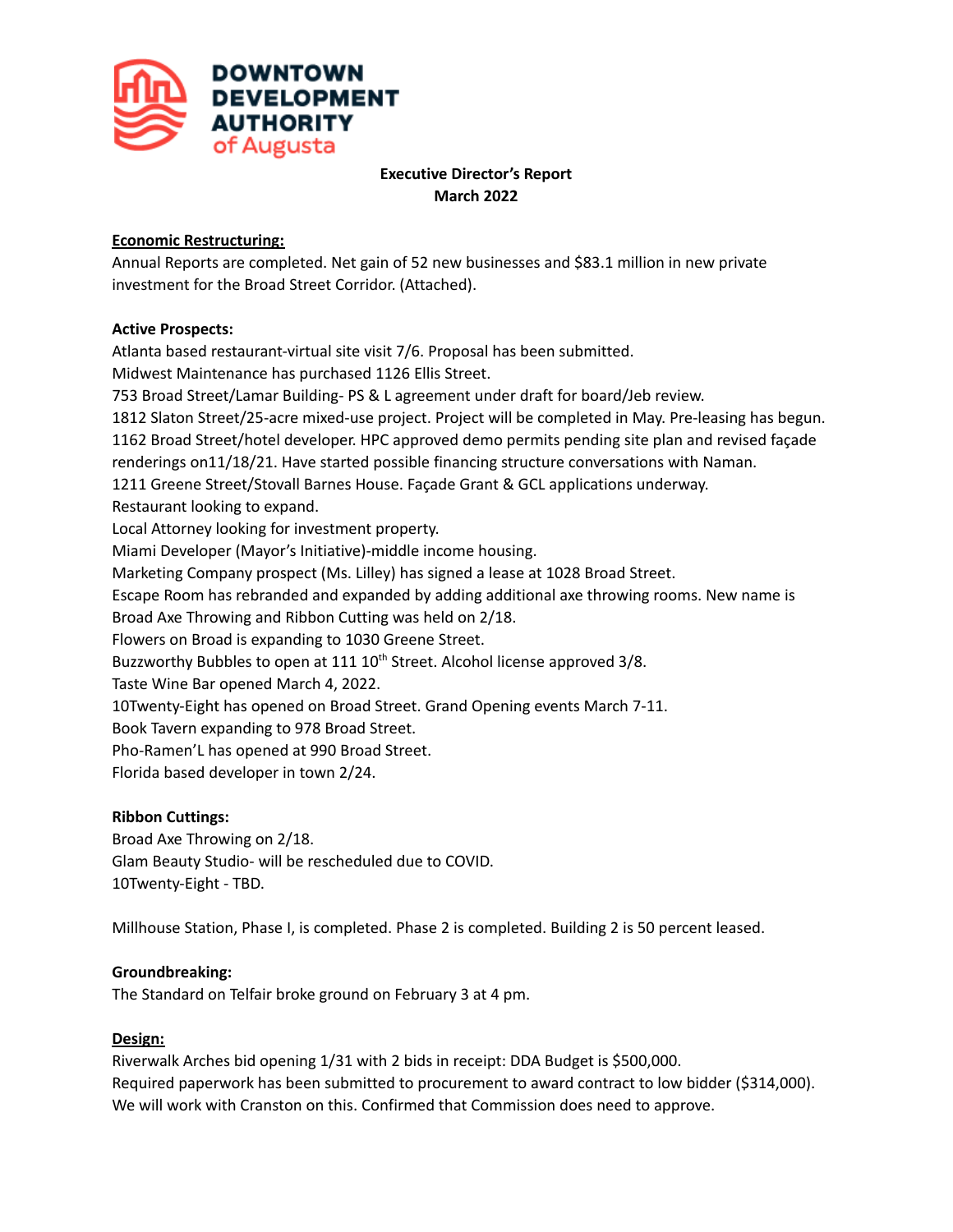Empty Building Inventory for Broad Street Corridor is completed.

### **Façade Grants:**

990 Broad Street (Taco Cat). Received application for board approval in March. 510 Greene Street (market rate apartments). 753 Broad Street/Lamar Building Penthouse. 211 10<sup>th</sup> Street/Bees Knees/Hive. Approved by Board. 1211 Greene Street/Stovall Barnes House. 1126 Ellis Street/Midwest Maintenance. Laney Walker Blvd property is interested. Auben Realty has requested an application. 990 Broad Street-under new business. Soul Bar application underway.

### **Georgia Cities Loan Applications**

 Greene Street has been approved by Foundation. Greene Street approved by foundation in the amount of \$200,000. Broad Street/Lamar Building Penthouse. Broad Street/Johnson Building. Greene Street/Stovall Barnes House Ellis Street/Midwest Maintenance.

### **Promotion:**

### **Instagram:**

2518 accounts reached; 155 accounts engaged; 60 new followers. (461 total).

### **Facebook:**

10,400 post reach; 1260 post engagements; 86 new likes (301 total); 57 new followers.

### **Website:**

655 sessions (101% increase), 1495 page views (73% increase).

### Additional Insights:

A paid boost was placed on posts featuring Augusta Chronicle article which discussed the DDA presentation to the Commission. The boost was oriented towards clicks for the News section of our website and generated 333 views on the primary DDA website landing page, 98 views on the Incentives & Grants page, 93 views on the News landing page, and 92 views on the Chronicle article page.

### **Organization:**

Commission presentation (2021 overview) 2/15. Meeting with Commissioner Jordon Johnson on 2/17. NCDA Conference Planning Meetings on 2/17 and 2/14. Choice Neighborhood Committee Meeting 2/18. Chamber Video shoot 2/22. Lunch with Maria Cook of Senator Warnock's office 2/28. Meeting with Jeremy Rueggeberg of Beautify Augusta on 3/3. Chamber Annual Dinner on 3/3.